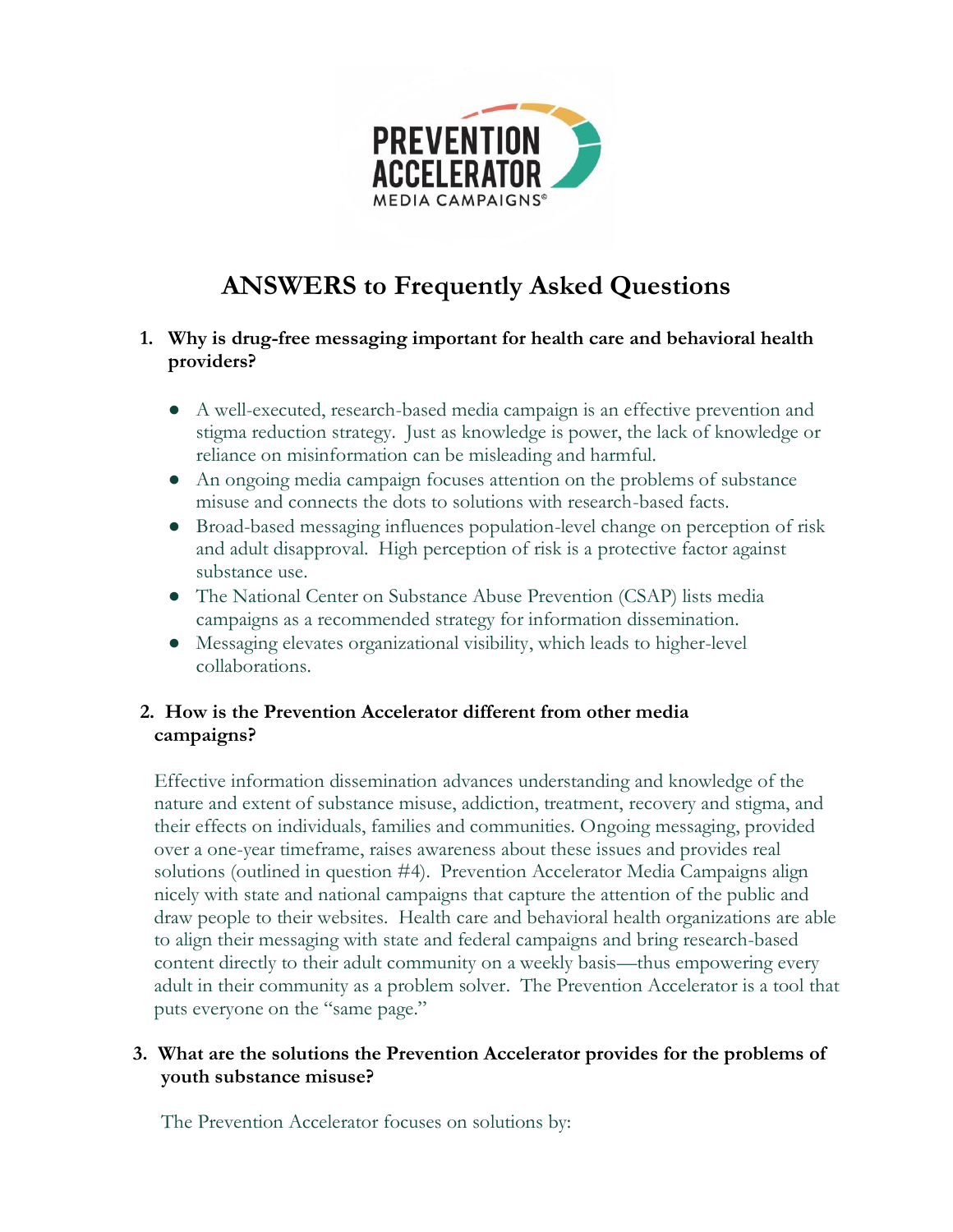- •Raising community awareness that addiction is a treatable disease when comprehensive strategies are implemented, and reduce stigma to provide treatment and recovery services.
- •Using your unique branding. Public awareness increases about the health care provider as a regional prevention partner, providing local solutions for local problems.
- •Providing parents with practical tools to build dialogue with their children about substances.
- •Providing encouragement and inspiration to individuals suffering with substance use disorders, so they will feel empowered to seek treatment.
- •Educating elected officials on the need for strong policy and funding of prevention, treatment and recovery programs.
- •Providing additional resources for solutions to specific issues.
- •Empowering individuals and communities to keep SOLUTIONS, not problems, at the center of their attention and decision making.

#### **4. Is there an annual renewal fee?**

The data in all toolkits is updated annually. Updates for the first year will be provided to all Prevention Accelerator owners free of charge.

#### **5. What comes with the toolkit?**

All campaigns are formatted utilizing Microsoft Office and each toolkit includes a USB drive, resource manual, and templates to implement an ongoing media campaign; all content is unduplicated:

#### CHANGING THE CONVERSATION Toolkit:

- $\bullet$  52 Mini Ads
- 52 Fast Facts
- 12 Newsletter Columns
- 12 "Powerful PowerPoint" Slides
- 12 "FYI" Articles \*\*\*Plus one bonus FYI Article

#### **6. Do you have any example templates that you could forward me?**

Please visit our website for sample templates: [http://cadyinc.org/prevention](http://cadyinc.org/prevention-accelerator/)[accelerator/](http://cadyinc.org/prevention-accelerator/)